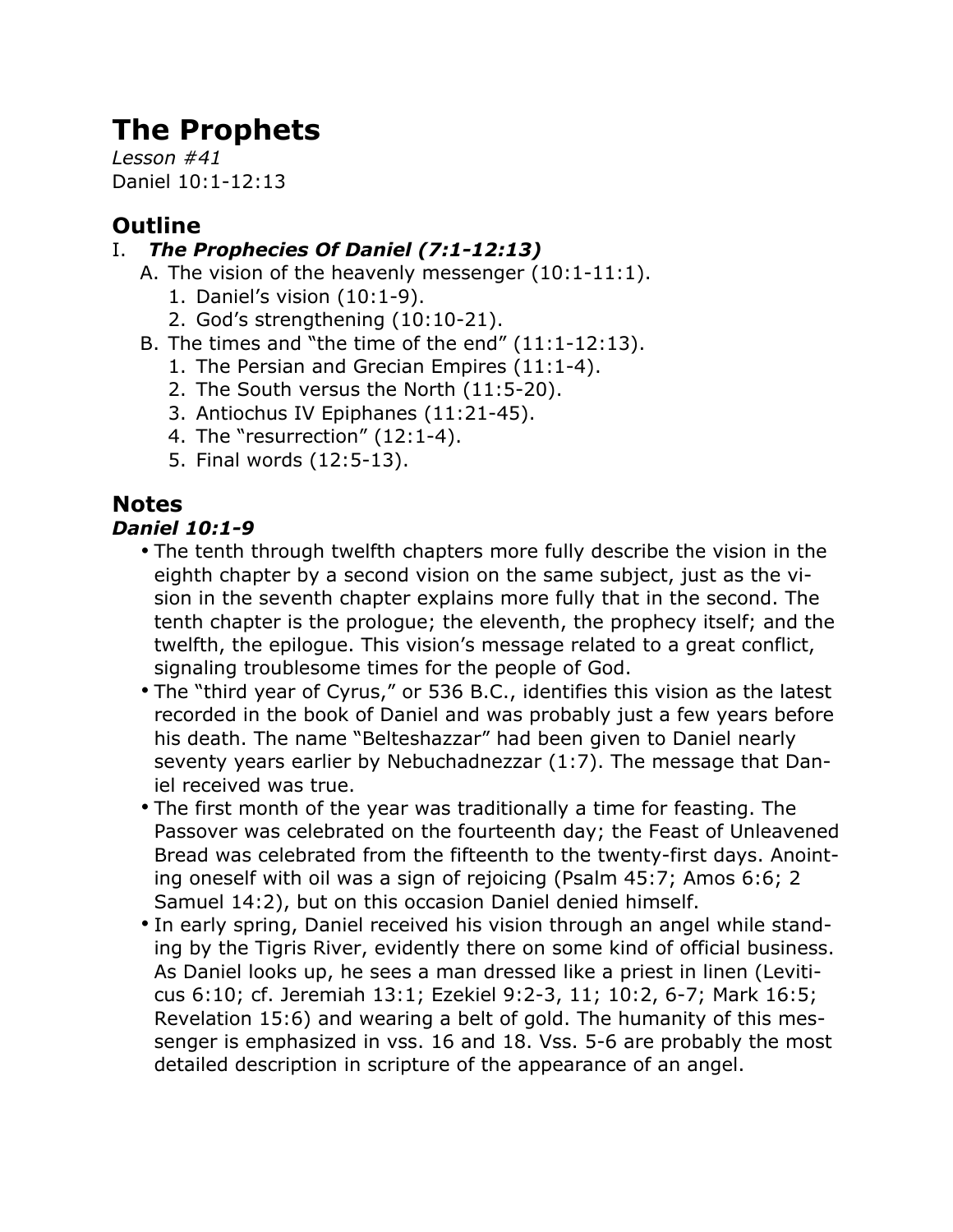• Although Daniel's companions did not see the vision, they sensed the angel's presence and fled in terror (cf. Acts 9:7; 22:9). Left alone with this awesome messenger, Daniel once again was emotionally overwhelmed (cf. 8:27). Based on Daniel's description, his experience was not one to envy!

#### *Daniel 10:10-21*

- The combination of touch and command enabled Daniel to get to his feet. Just as Jesus was One in whom the Lord delighted (Isaiah 42:1), Daniel was "greatly beloved." This remarkable greeting reassured him of God's love and concern for His faithful servants. This love and concern is evident from the fact that this messenger had been sent in response to Daniel's prayer.
- Why a three-week delay if Daniel's prayer had been heard at the beginning? The "prince of the kingdom of Persia" was to blame. A representative of Persia in the heavenly realm is intended here. In vs. 20 Greece has an angelic counterpart, and in vs. 21, Michael (Jude 9), one of the chief princes, belongs to Israel. This glimpse into spiritual warfare anticipates Paul's description of spiritual forces of evil in the heavenly realms (Ephesians 6:12; cf. Revelation 12:7).
- The vision of vs. 11 is the revelation of chapter 11. Despite the touch of vs. 10, Daniel in vs. 15 is again prostrate and, in addition, "dumb" or without the ability to speak. The messenger touches Daniel a second time (vs. 16), this time on the lips and gives him the power of speech. Daniel was then ready to give close attention to God's revelation of the future and write it down with the utmost care.
- The heavenly warfare is directed first against Persia and then Greece, because each in turn will have power over God's people. The supernatural messenger and Michael are the only two who support Israel in this warfare. In spite of the persecution that will befall Israel, especially under Antiochus IV Epiphanes, God's people will survive. The revelation of chapter 11 gives unshakable assurance that as desperate as the situation will be, God is so fully in control He is be able to disclose the sequence of events before they happen.
- The angel revealed that he was still in combat for the Lord and would soon return to the battlefield to fight against renewed attacks from the demon assigned to Persia. This antagonist would be succeeded by another satanic champion called the "prince of Greece." The "scripture of truth" contains the course of future history as shaped by God (Malachi 3:16; Psalm 139:16; Revelation 5:1).
- Michael was and would be locked in battle with Satan's deputies in Persia and Greece. Michael's victory over satanic foes must have paved the way for Queen Esther to thwart Haman, who wanted to obliterate the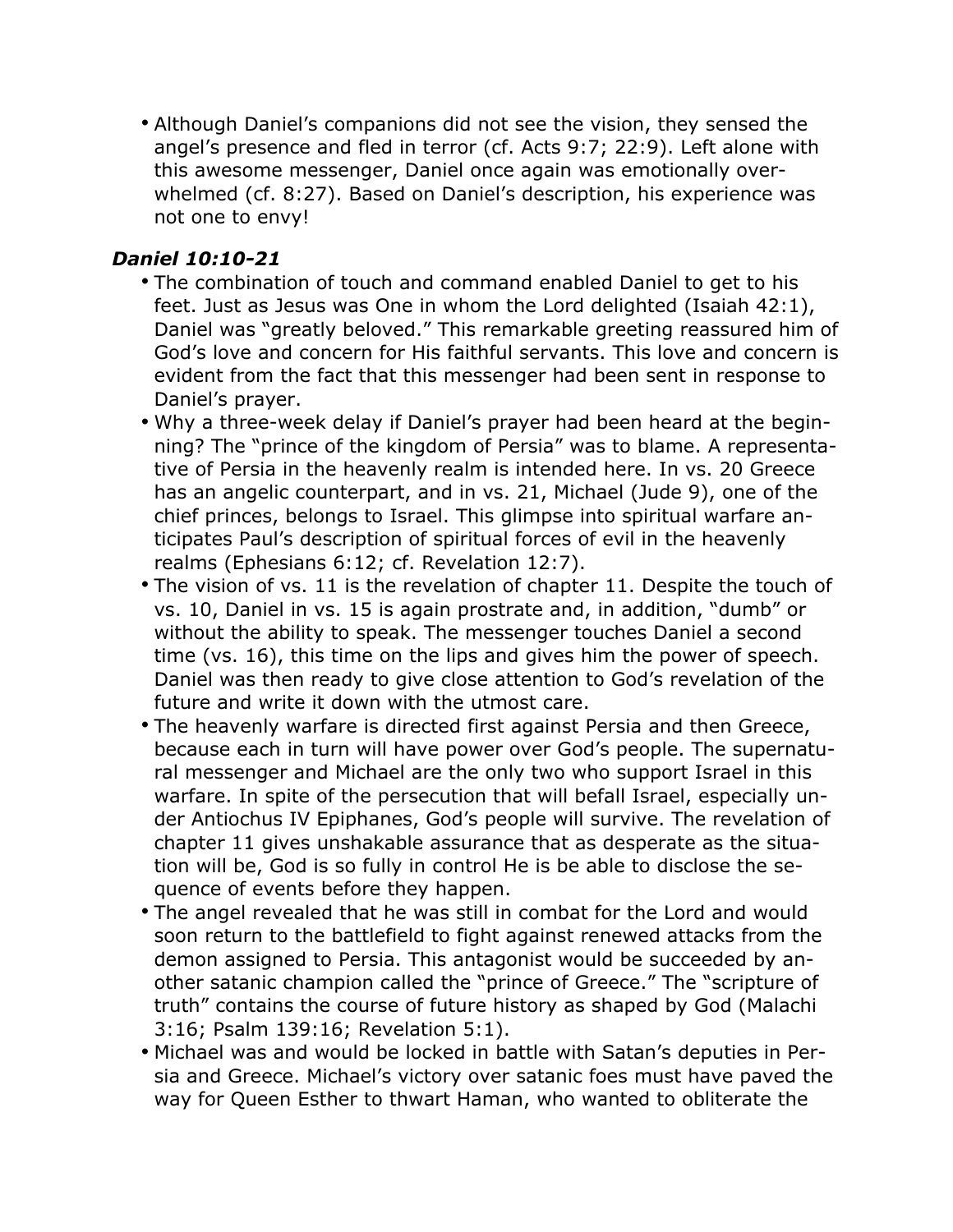entire Jewish nation. Michael's victory over satanic foes would pave the way for the death of Antiochus IV Epiphanes and the reconsecration of the temple for the worship of Almighty God.

• The tenth chapter unfolds the spiritual world as the background of the historical world (Job 1:7; 2:1; Zechariah 3:1-2; Revelation 12:7), and angels as the ministers of God's government of men. Therefore, there is a connection between rebellious earthly powers and evil forces; a direct correlation between evil government and governors and demonic influence. God allows satanic beings liberty to move around and great power at one time or the other. Demonic influence is also evident in the worship of idols (Deuteronomy 32:17; Psalm 106:36-38; 1 Corinthians 10:20; Revelation 9:20) and in false teaching (1 Timothy 4:1).

#### *Daniel 11:1-4*

- Daniel 11 predicted a time of religious persecution for God's people. It is amazing in its detail and accuracy. The "first year" of Darius was that year in which royal orders were given which allowed God's people to return to Jerusalem.
- The "three kings" were (1) Cambyses, (2) Gaumata or Bardiya and (3) Darius I Hystaspes. The "fourth" king is Xerxes, who, without any just cause, invaded areas controlled by the Greeks. After he had burned Athens, his fleet was battered at the battle of Salamis in 480 and his army crushed the following year at the battle of Plataea. This Greek-Persian conflict begun in earnest by Xerxes ended with Alexander the Great.
- After his untimely death, Alexander's kingdom was split into four and ruled, not by his descendants (Alexander IV was his son), but by Alexander's four leading generals (7:6; 8:8), the *Diadochoi* ("Successors").
- Philip III, Alexander's half-brother, and Alexander IV were murdered in 317 and 311 respectively, fulfilling the prophecy of vs. 4. In the material that follows, the kings of the North (Seleucids) and the kings of the South (Ptolemies) are descendants of two of the *Diadochoi*, Seleucus and Ptolemy. The Seleucids had their power base in Syria, while the Ptolemies had their base in Egypt. Judah was caught in the middle.

## *Daniel 11:5-20*

- The "king of the South" is Ptolemy I Soter (322-285), who had taken Egypt from the point of Alexander's death. In 312 Ptolemy and Seleucus defeated Antigonus at Gaza. Seleucus then recovered Babylon, and eventually, captured the rest of Antigonus' empire. In wresting control from Antigonus, Seleucus became even stronger than Ptolemy I.
- Ptolemy III Euergetes invaded the Seleucid empire, gained control of its capital city, Antioch, and plundered its wealth. In 217 Ptolemy IV Philo-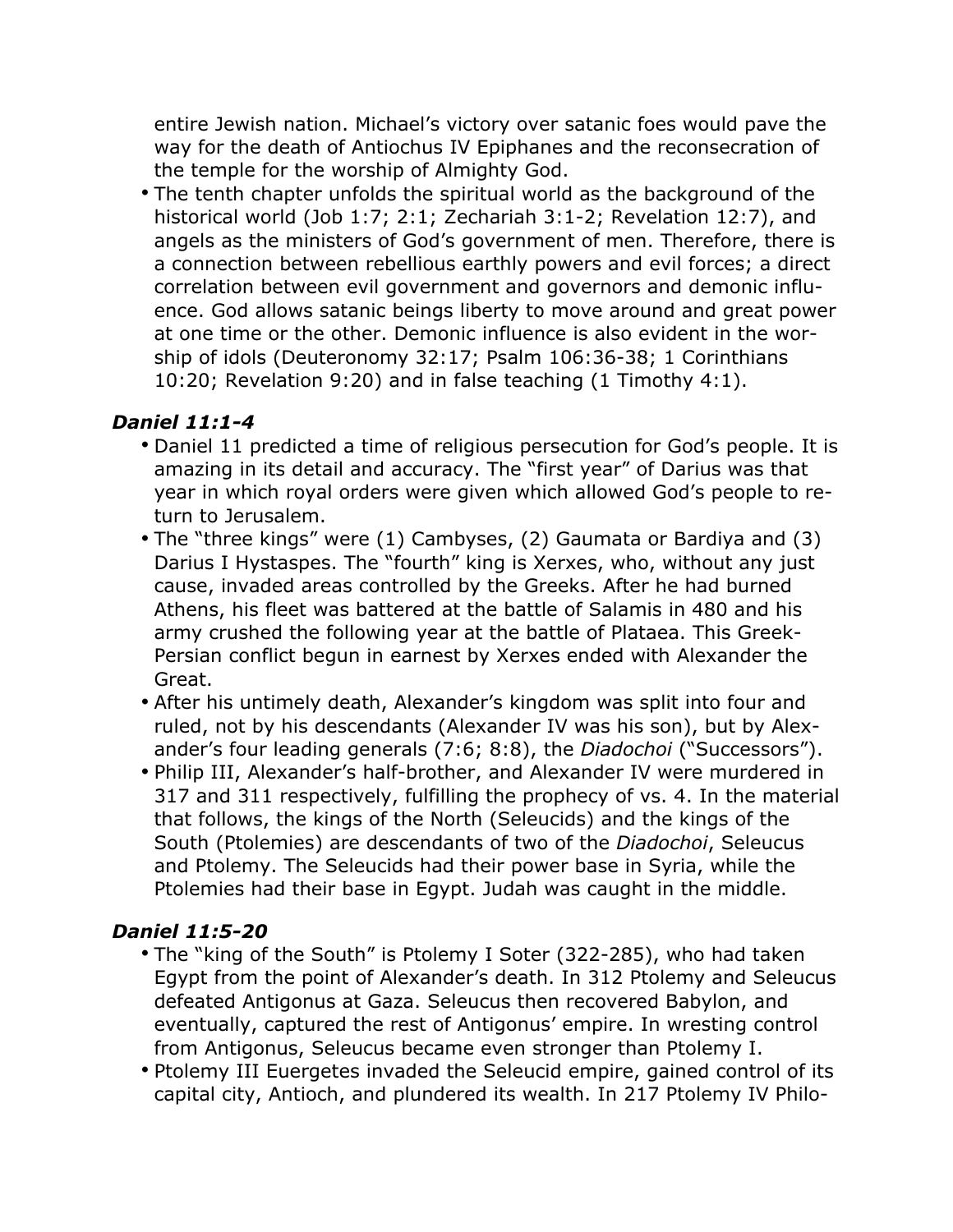pator engaged Antiochus III in battle at Raphia, the Egyptian stronghold on the border with Palestine. Fourteen years passed before Antiochus III would again invade the Ptolemaic kingdom. This time he would do so in alliance with Philip V of Macedon.

- In 199 Antiochus defeated the Egyptians at Paneas (Caesarea Philippi) and in 198 at Sidon. After a century of Ptolemaic rule, Palestine now came under the control of the Seleucids.
- Since Antiochus had gained control of Palestine, he was in a position to invade Egypt and put an end to the Ptolemaic Empire. Fearing Roman intervention, he hoped to undermine Egypt through betrothing his daughter Cleopatra to Ptolemy V. But Cleopatra encouraged an alliance with Rome.
- Antiochus turned his attention to the coastlands, attacking Macedon, Thrace and Greece. In 191 he was defeated by the Romans at Thermopylae and in 190 at Magnesia. He became a vassal to Rome. Antiochus IV, his younger son, was taken to Rome as a hostage.
- Antiochus returned to Syria, the core of his empire. He was assassinated in 187, attempting to pillage the temple of Bel in Elymais. Seleucus IV Philopator, Antiochus' successor, was trapped beneath the burden of tribute imposed on his father's empire. Seleucus died in 175, assassinated in a plot engineered by Heliodorus and Seleucus' younger brother Antiochus IV (2 Maccabees 3).

## *Daniel 11:21-45*

- In 175 Demetrius I, the oldest son of Seleucus IV, was sent to Rome to replace Antiochus IV as a hostage there. Antiochus IV took power as guardian to and co-regent with Antiochus, the younger son of Seleucus IV. In 170 Antiochus died leaving Antiochus IV to rule alone.
- The "prince of the covenant" is the high priest Onias III, replaced in 175 because of his Egyptian sympathies by Jason from the pro-Syrian Tobiad party.
- In 170 an Egyptian army set off to recapture Palestine. Antiochus defeated this army, entered Egypt, took Ptolemy VI prisoner and occupied much of Egypt. Antiochus IV and Ptolemy VI then united to regain the throne for the latter, as a Seleucid puppet.
- During a visit to Jerusalem in 169, Antiochus IV confiscated some of the temple treasury (cf. 1 Maccabees 1:21-23). In the meantime, the two Ptolemies (VI and VII) agreed to reign jointly. So in 168 Antiochus invaded again. The Roman consul Gaius Popillius Laenas intercepted Antiochus and ordered him out of Egypt.
- Responding to a rumor that Antiochus had died in Egypt, Jason, whom Antiochus had earlier deposed in favor of Menelaus (2 Maccabees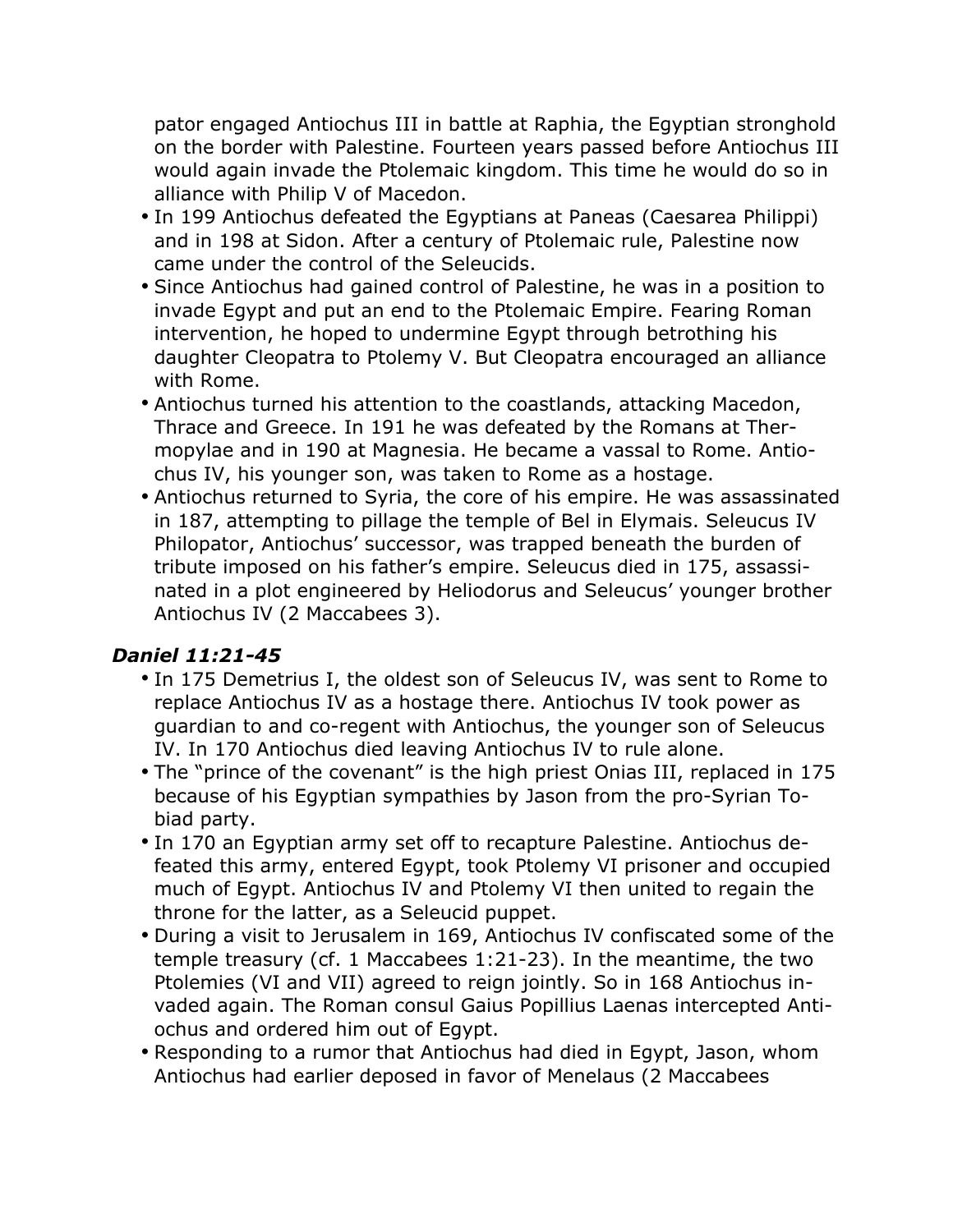4:23-29), returned to Jerusalem and led a rebellion against the latter and the Tobiad ruling party (2 Maccabees 5:5-10).

- Vss. 33-34 suggest that God's people would endure the sword (1 Maccabees 2:9, 31-38), fire (2 Maccabees 6:11; 7:1-41), captivity (1 Maccabees 3:41) and being plundered (1 Maccabees 1:31).
- The persecution has its purpose in God's plan, and He will bring it to its appointed end. Mattathias led a group of patriots in the struggle for independence against Antiochus IV and the Seleucid Empire (cf. Zechariah 9:13).
- Vss. 36-39 evaluate Antiochus' religious attitudes. His egotism was reflected in the title "Epiphanes," his plundering of temples and suppression of other religions. He came into sharp conflict with the God of Israel (cf. 1 Maccabees 1:24).
- Vss. 40-45 summarize the career of and depict the doom of Antiochus. At the moment of his triumph, Antiochus would be called away by disturbing reports (cf. 2 Kings 19:7). In a fury, he marched north and east and met his end.

## *Daniel 12:1-4*

- Michael, who was previously mentioned in 10:13, 21, is the "great prince" who delivers God's people from the midst of suffering. Daniel begins by speaking of a great time of trouble. Jesus used similar language when speaking of the destruction of Jerusalem (cf. Matthew 24:21; Mark 13:19). "The book" is the book of the living (Exodus 32:33; Psalm 69:28; Malachi 3:16; Luke 10:20; Revelation 20:12-15). The disciples were told to flee the city (Matthew 24:15-17).
- "A time of trouble" implies heavy loss of life, both godly and ungodly. "Sleep" implies a temporary state from which we normally awake. Vs. 2 does not necessary refer to the resurrection at the end of time, although the Old Testament certainly embraces the doctrine of eternal life (Psalm 17:15; 73:23-24; Isaiah 25:7-8). For example, Ezekiel 37:1-14 was fulfilled in the resurrection of the nation of Israel and Jesus speaks of a spiritual resurrection in John 5:25 and the final resurrection in John 5:28-29.
- Daniel speaks of "many," not all (in the final resurrection, all will arise). However, the argument based on "all" is not absolutely conclusive. "Many" can mean "all" as is shown in Deuteronomy 7:1, Isaiah 2:2-3 and 52:14-15.
- The "wise" are those who give attention to the truth of God's word (9:13). They also encourage others to faith (11:33).
- "Shut up" keeps the words safe until the time they are needed or fulfilled. "Seal the book" preserves them intact. These words contain the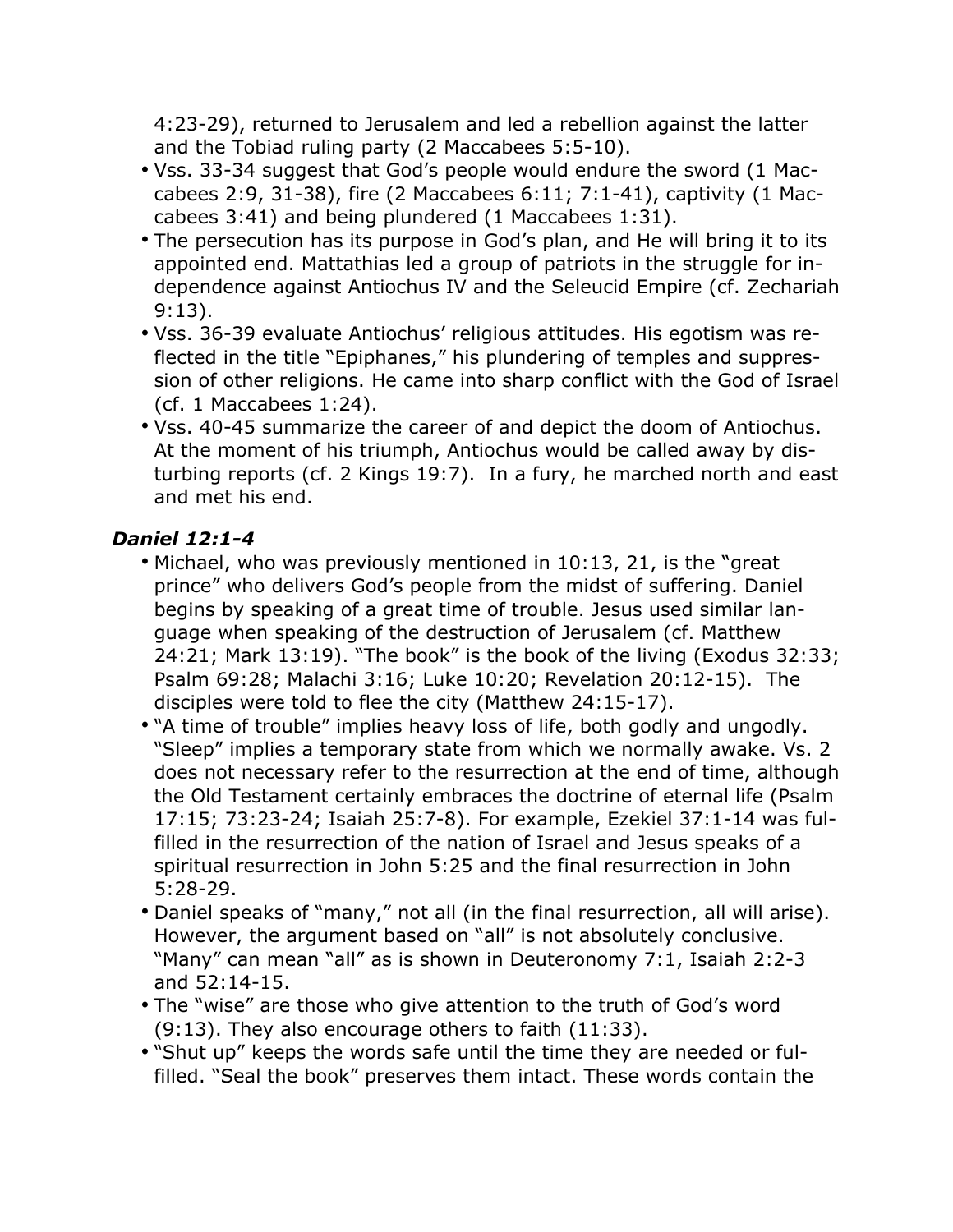truth as to the future and, accordingly, are the only true source of knowledge (Amos 8:12).

#### *Daniel 12:5-13*

- Two additional heavenly figures appear in vs. 5 and one raises a question. The root translated "wonders" is used for the deeds of Antiochus in 8:24 and 11:36. Daniel's heavenly messenger, the one clothed in linen, raises both hands in solemn oath and answers.
- When asked how long it would be to the end of these wonders, the angel answered that it would be "for a time, times and half a time." This is the same time that the woman spent in the wilderness (Revelation 12:14). This is also the same time as the 42 months of the beast out of the sea (Revelation 13:5), the period of Roman persecution against Christians. Revelation 10:5-7 records the time when the mystery of God would be finished, "as he hath declared to his servants the prophets." The sounding of the seventh trumpet judged the Roman Empire and vindicated the establishment of the kingdom of God as indestructible (cf. Daniel 2:44; 7:13-14; Hebrews 12:28). Deliverance will come at an unlikely time. When evil seems to have become overpowering, it will be slowed and then stopped.
- Wanting to know more, Daniel asks a question. The celestial messenger responds by affirming that since the revelation is shut up and sealed, Daniel should leave the matter alone. Additionally, the wise understand that the suffering of God's people serves the positive goal of preparing them for God's presence. In contrast, the wicked will continue to be wicked, not suspecting that in the end they will be overwhelmed by God's judgment.
- The 1,290 days were approximately three and one-half years, roughly the time of the desecration of the temple under Antiochus's reign of terror. This reign, however, has its appointed end. Blessed are the wise who endure this evil time (cf. Matthew 24:13). Perhaps the numerical difference between these two numbers suggests the subsequent death of Antiochus, that is, his death follows in point of time the desecration of the temple.
- Both 1,290 and 1,335 days are symbolic of the time of difficulty and persecution through which Christians must endure. The book of Revelation applied these times to the persecution of the Roman Empire, but they are applicable to any period of time in which children of God are being punished because of their loyalty to the Lord.
- Vs. 10 adds, "Many shall be purified, and made white, and refined ..." Those who are converted to the Lord (those who were awakened) were faithful, but many were not. It seems that these are the ones spoken of in vss. 2 and 10.